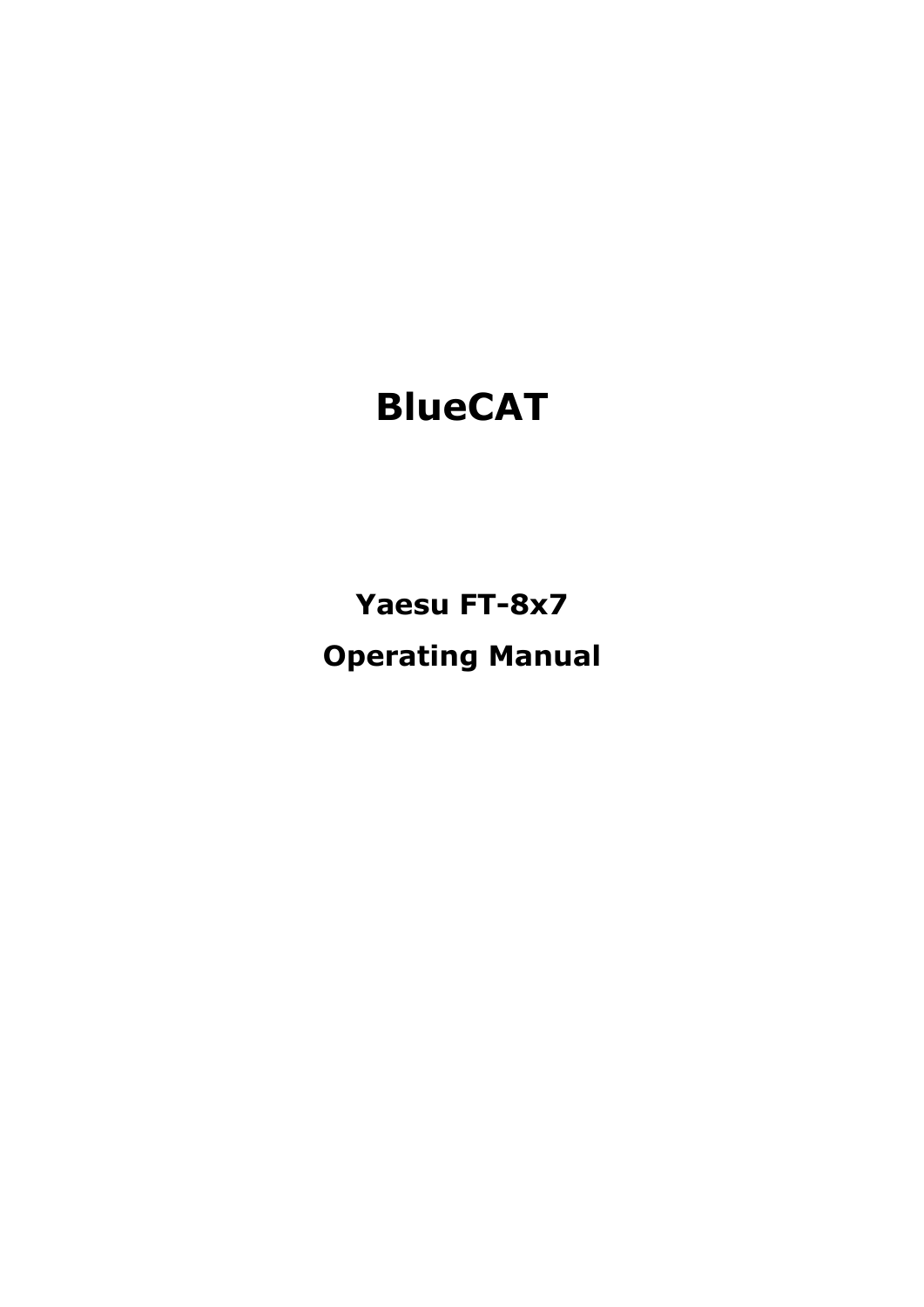# **Introduction**

**Please note BlueCAT is designed for Android and PC/Mac's. Due to restrictions by Apple BlueCAT will NOT work with Apple iPhones/iPads.** 

Thank you for purchasing your new BlueCat module. We hope you enjoy many years of service. Please read the following instructions to help you get the most from your BlueCAT. For any questions not answered below, please visit http://www.zbm2.com/ for further assistance.

# **Overview**

BlueCAT is an interface device, which allows you to connect the CAT (Computer Aided Transceiver) port of your radio, wirelessly, to Bluetooth enabled devices. It replaces the serial cable (for example YAESU CT62) you may have used to connect to your laptop, and provides new connectivity options, for mobile phones and tablet computers.

BlueCAT was developed to allow the RepeaterBook app for **Android** to connect wirelessly to a FT8x7 radio, allowing a simple touch of a repeaters entry to instantly setup the radio for that repeater.

However, it has proved versatile, and can also be used to wirelessly connect a FT8x7 to laptop computers (with Bluetooth) running many types of logging and computer control software.

Please check the website http://www.zbm2.com/ for a current list of supported devices and applications, and Google Play to download the latest version of the RepeaterBook app.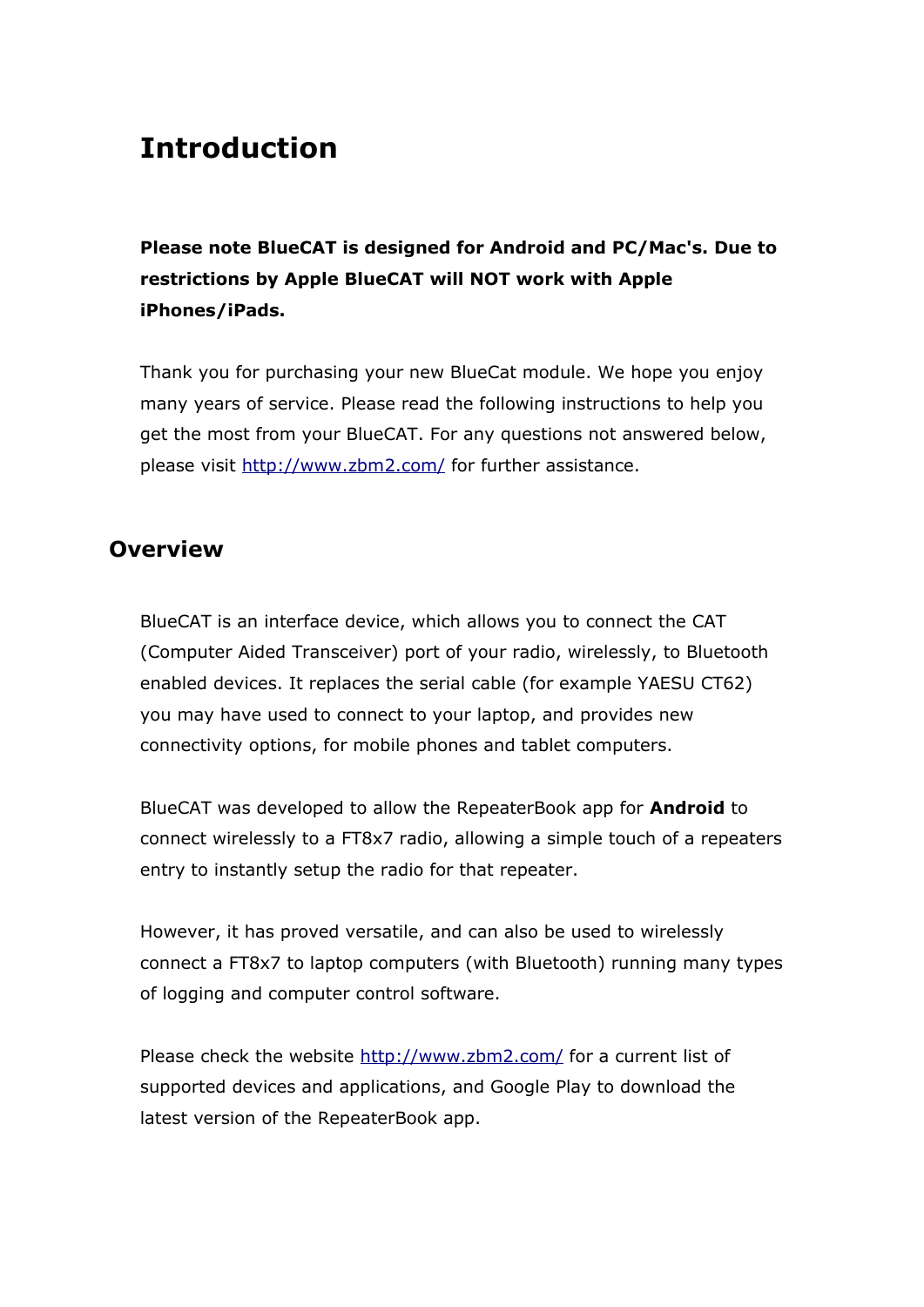# **Physical specifications**

Dimensions:

60x35x15mm (excluding cable) Cable 45 cm long

Electrical:

Supply voltage – Derived from Radio, no external power required. Standby Current 7mA Working Current (only whilst communicating) 25-70mA

Radio:

Bluetooth Class 2, 2.402-2.480 GHz, 2.5mW, ~10m range Interface:

Yaesu CAT port, 8 pin mini-DIN, 38400 Baud\*

Operating environment:

-5°C to +55°C, 5% to 95% humidity (non-condensing) Sealed to IP42 – Use indoors only, protect from rain

Compatibility:

BlueCAT connects to the CAT port of your Yeasu FT-817, FT-857 or FT-897. If you have purchased the 4800 Baud option, it will also connect to the 'Computer' (CAT pass-through) port of an LDG YT100 Autotuner.



\*(4800 baud optional)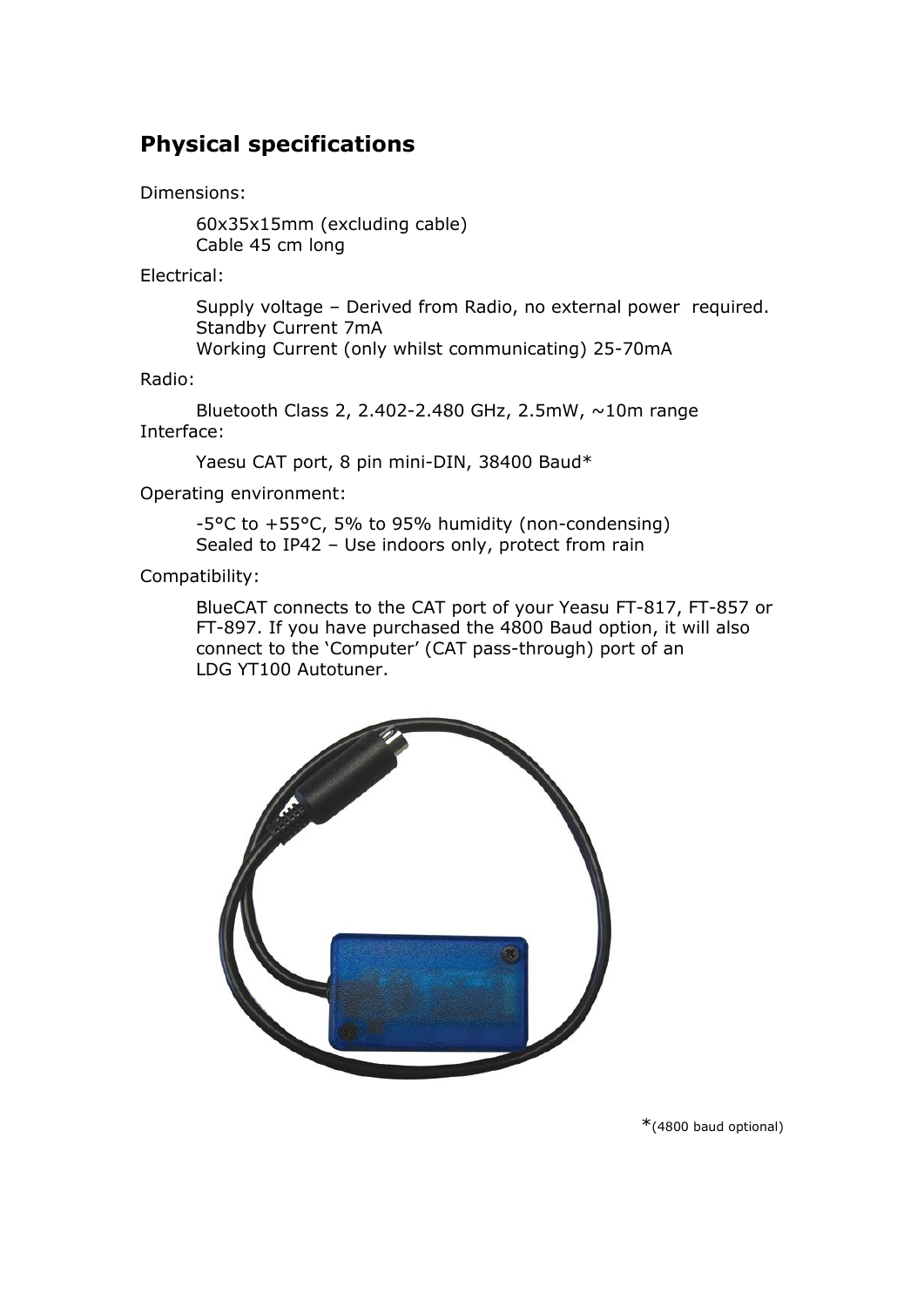# **Setup**

Please read through these instructions before setting up.

#### **Please switch your radio OFF**

Locate the ACC/CAT port on the rear of your radio. It is an **8 pin** Mini-DIN socket. Carefully line up the plug of the BlueCAT, and insert. Do not force the plug in, as this may damage it, and your radio. Do not twist the plug! Please check carefully that you are connecting to the correct socket.



If you are unsure as to the location of your CAT port, please consult your radio owner's manual. If you purchased the 4800 baud option, and wish to use BlueCAT with an LDG YT100 Autotuner, please connect BlueCAT to the port marked 'Computer' on the YT100, and connect the YT100 as normal. **Switch your radio ON**

For the FT-817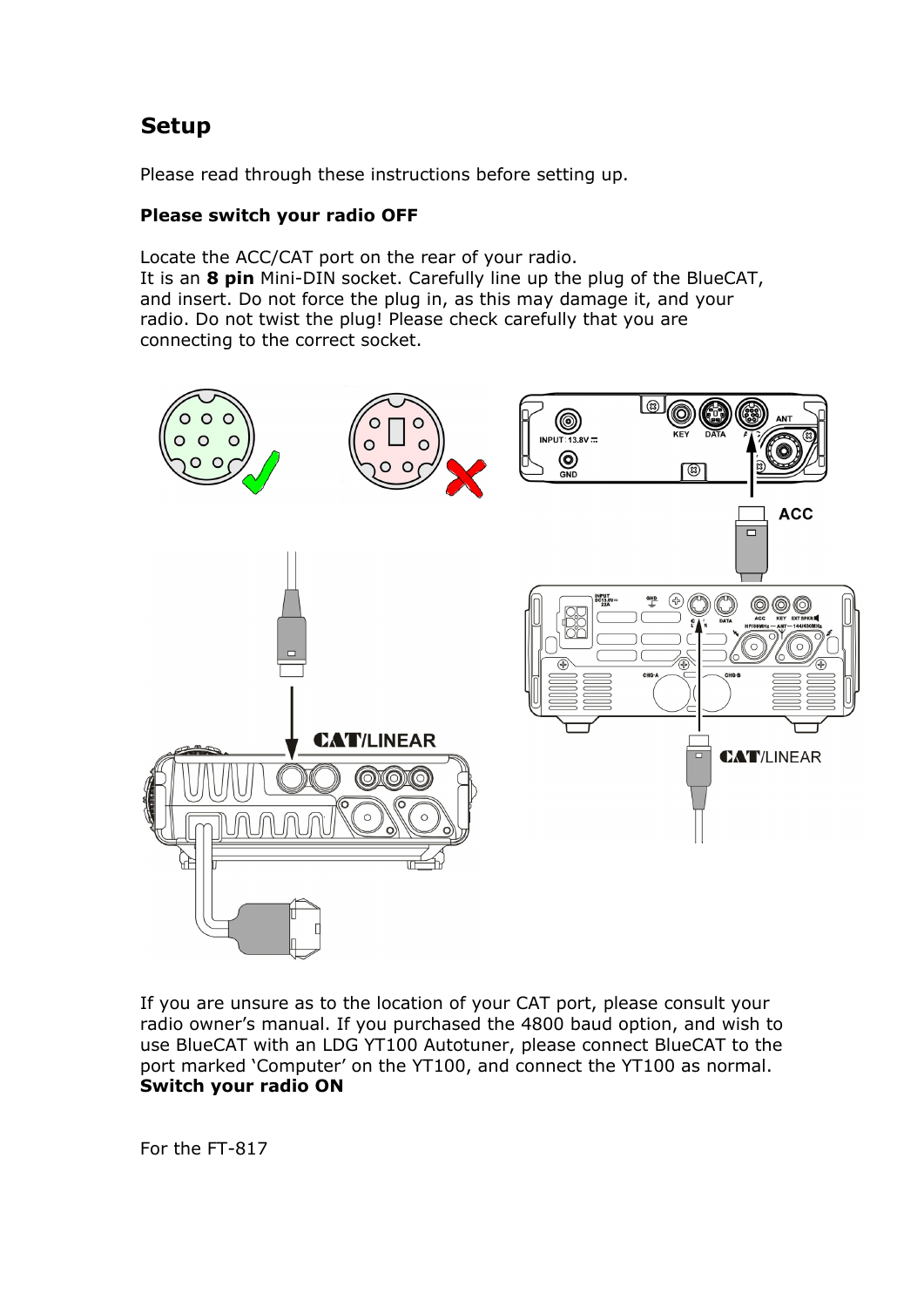#### **Select menu 14 [CAT RATE]**

This sets the transceiver's circuitry for the CAT baud rate. Options available are 4800/9600/38400 bps

#### **Set it to 38400 bps.**

*N.B. If you purchased the 4800 baud option, set it to 4800bps*

For the FT-857 and FT-897

#### **Select menu 020, [CAT/LIN/TUN]**

This selects the device which is connected to the CAT/LINEAR jack on the rear panel. Options available are CAT/LINEAR/TUNER **Set it to CAT**

#### **Select menu 019 [CAT RATE]**

This sets the transceiver's circuitry for the CAT baud rate to be used.

Options available are 4800 bps/9600 bps/38400 bps

#### **Set it to 38400 bps.**

*N.B. If you purchased the 4800 baud option, set it to 4800bps*

#### **Select menu 059 [MIC Sel]**

Options available are NOR/CAT/RMT used.

**Set it to NOR.**

#### **Select menu 085 [Tuner/ATAS]**

Options available are Tuner/ATAS/OFF **Set it to OFF.**

The BlueCAT should now be showing a flashing light, and you are ready to proceed to the next step.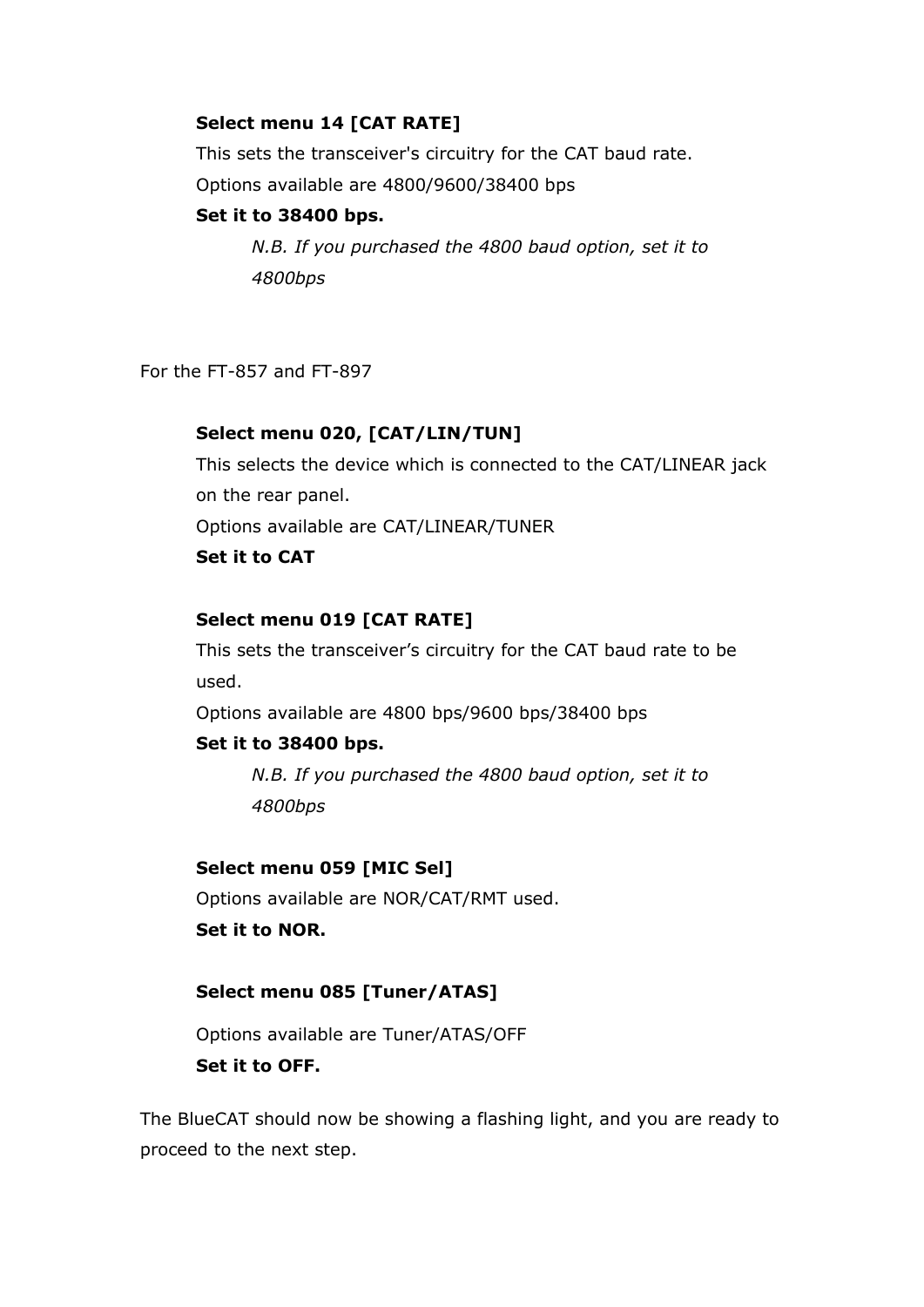# **Connecting**

When you first switch on you radio, the indicator light inside BlueCat will flash. Once a Bluetooth connection has been made to the unit (pairing) this light will stay permanently lit or change pattern. This shows that the unit has successfully connected to your bluetooth enabled device (Laptop, phone etc.). This is analogous to correctly connecting a CT62 RS232 Cable - the basic link is in place, and that's half the job done.

Once this connection is established, you must instruct your device to contact the radio using the CAT Data Protocol.

For Android Mobile Phones running the RepeaterBook app:

Start the RepeaterBook app Press menu (Top right) Select 'Settings' and scroll down to BlueCAT Configuration Select 'Radio' then chose your Yaesu radio from the list. Return to the main app screen (Back button) Press menu (Top right) Select BlueCat from the menu Select 'Connect' Select 'Scan for BlueCAT' Select your BlueCAT from the list of devices Enter the PIN 1234 (If requested) When connected the titlebar will change to a blue background Now you can just touch a Repeater and your radio will be set. Once everything has been successfully connected you can select ' Auto Connect' from settings and the phone will automatically attempt to reconnect to your radio when it app starts.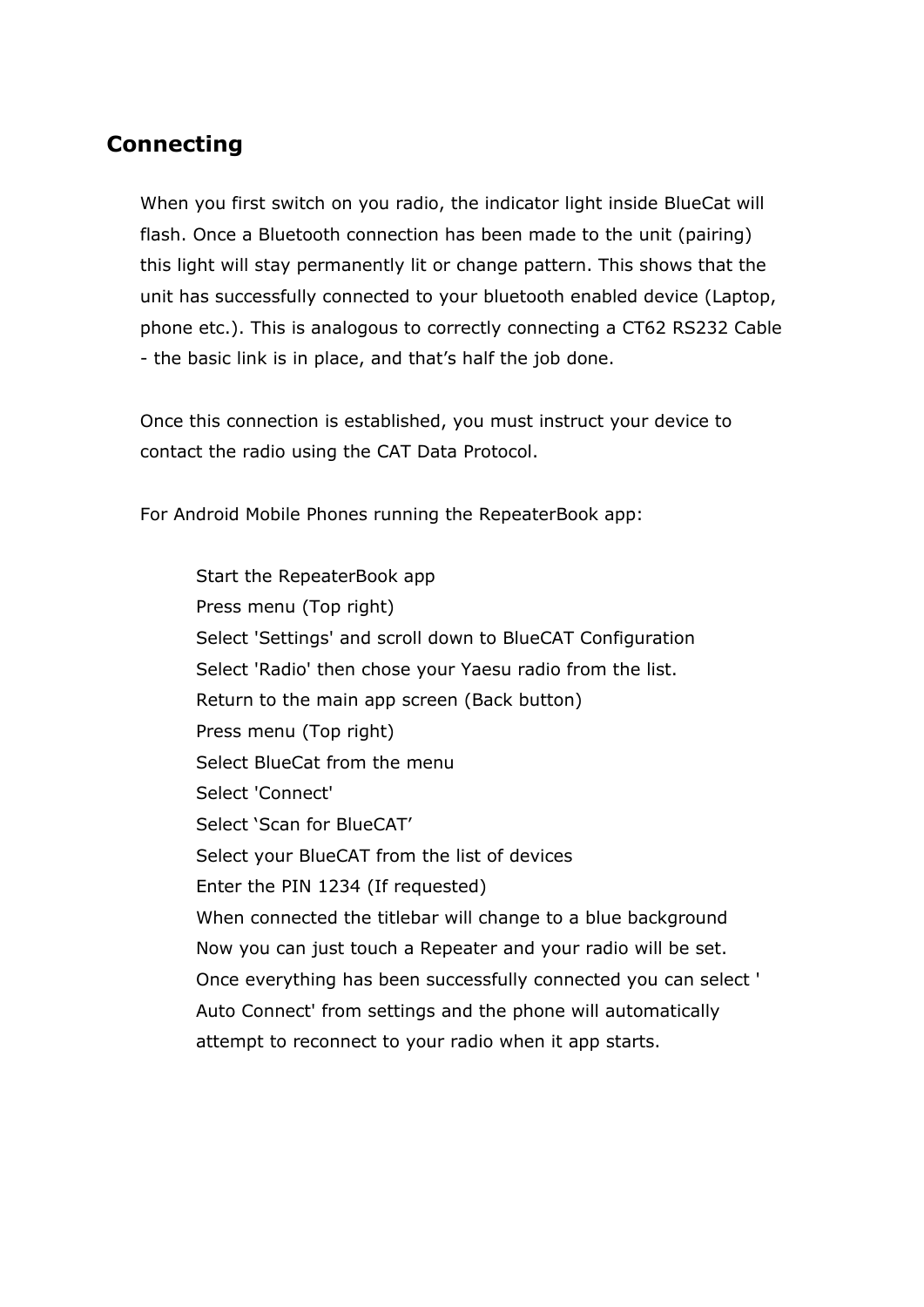### **Troubleshooting**

For the latest updates, help and information, visit http://www.zbm2.com/

| <b>BlueCAT</b> does not<br>Ensure Radio is supplied with<br>No power<br>correct operating power, as<br>light up, no<br>specified by manufacturer.<br>response<br>Radio switched<br>Switch Radio ON before attempting<br>off<br>to use BlueCAT.<br>Enter the PIN 1234<br>Message asking for<br>Request to pair<br>PIN shows on<br>device with<br><b>BlueCAT</b><br>device<br>Switch BlueCAT off and back on and<br>Unable to pair with<br>Pairing process<br><b>BlueCAT</b><br>has times out<br>try connecting again.<br>after a couple of<br>minutes<br>Ensure plug is fully inserted into<br>Not connected | <b>Problem</b> | <b>Possible Cause</b> | <b>Solution</b> |
|-------------------------------------------------------------------------------------------------------------------------------------------------------------------------------------------------------------------------------------------------------------------------------------------------------------------------------------------------------------------------------------------------------------------------------------------------------------------------------------------------------------------------------------------------------------------------------------------------------------|----------------|-----------------------|-----------------|
|                                                                                                                                                                                                                                                                                                                                                                                                                                                                                                                                                                                                             |                |                       |                 |
|                                                                                                                                                                                                                                                                                                                                                                                                                                                                                                                                                                                                             |                |                       |                 |
|                                                                                                                                                                                                                                                                                                                                                                                                                                                                                                                                                                                                             |                |                       |                 |
|                                                                                                                                                                                                                                                                                                                                                                                                                                                                                                                                                                                                             |                |                       |                 |
|                                                                                                                                                                                                                                                                                                                                                                                                                                                                                                                                                                                                             |                |                       |                 |
|                                                                                                                                                                                                                                                                                                                                                                                                                                                                                                                                                                                                             |                |                       |                 |
|                                                                                                                                                                                                                                                                                                                                                                                                                                                                                                                                                                                                             |                |                       |                 |
|                                                                                                                                                                                                                                                                                                                                                                                                                                                                                                                                                                                                             |                |                       |                 |
|                                                                                                                                                                                                                                                                                                                                                                                                                                                                                                                                                                                                             |                |                       |                 |
|                                                                                                                                                                                                                                                                                                                                                                                                                                                                                                                                                                                                             |                |                       |                 |
|                                                                                                                                                                                                                                                                                                                                                                                                                                                                                                                                                                                                             |                |                       |                 |
|                                                                                                                                                                                                                                                                                                                                                                                                                                                                                                                                                                                                             |                |                       |                 |
|                                                                                                                                                                                                                                                                                                                                                                                                                                                                                                                                                                                                             |                |                       |                 |
|                                                                                                                                                                                                                                                                                                                                                                                                                                                                                                                                                                                                             |                |                       | correct port.   |
| Check plug for broken pins, contact<br>Broken pins                                                                                                                                                                                                                                                                                                                                                                                                                                                                                                                                                          |                |                       |                 |
| service centre.                                                                                                                                                                                                                                                                                                                                                                                                                                                                                                                                                                                             |                |                       |                 |
| <b>Blown internal</b><br>Check voltages at CAT socket,                                                                                                                                                                                                                                                                                                                                                                                                                                                                                                                                                      |                |                       |                 |
| contact radio service centre.<br>fuse in radio                                                                                                                                                                                                                                                                                                                                                                                                                                                                                                                                                              |                |                       |                 |
| <b>BlueCAT light</b><br>Out of range<br>Move the device you wish to                                                                                                                                                                                                                                                                                                                                                                                                                                                                                                                                         |                |                       |                 |
| connect closer to BlueCAT.<br>flashes, no                                                                                                                                                                                                                                                                                                                                                                                                                                                                                                                                                                   |                |                       |                 |
| BlueCAT should work up to $\sim$ 10m.<br>response                                                                                                                                                                                                                                                                                                                                                                                                                                                                                                                                                           |                |                       |                 |
| Signal blocked<br>Remove RF blocking obstructions                                                                                                                                                                                                                                                                                                                                                                                                                                                                                                                                                           |                |                       |                 |
| between BlueCat and device you                                                                                                                                                                                                                                                                                                                                                                                                                                                                                                                                                                              |                |                       |                 |
| wish to connect.                                                                                                                                                                                                                                                                                                                                                                                                                                                                                                                                                                                            |                |                       |                 |
| Remove sources of interference.<br>Signal corrupted                                                                                                                                                                                                                                                                                                                                                                                                                                                                                                                                                         |                |                       |                 |
| BlueCAT operates between 2.402-                                                                                                                                                                                                                                                                                                                                                                                                                                                                                                                                                                             |                |                       |                 |
| 2.480 GHz.                                                                                                                                                                                                                                                                                                                                                                                                                                                                                                                                                                                                  |                |                       |                 |
| Radio CAT baud<br><b>BlueCAT light</b><br>Check baud rate setting matches                                                                                                                                                                                                                                                                                                                                                                                                                                                                                                                                   |                |                       |                 |
| steady, but no<br>your unit. 38400bps, unless<br>rate incorrect                                                                                                                                                                                                                                                                                                                                                                                                                                                                                                                                             |                |                       |                 |
| optional 4800bps unit purchased.<br>communication<br>Pair BlueCAT for the first time using                                                                                                                                                                                                                                                                                                                                                                                                                                                                                                                  |                |                       |                 |
| No request for<br><b>Bluetooth PIN</b>                                                                                                                                                                                                                                                                                                                                                                                                                                                                                                                                                                      |                |                       |                 |
| the phone's Bluetooth options.<br>number is                                                                                                                                                                                                                                                                                                                                                                                                                                                                                                                                                                 |                |                       |                 |
| displayed                                                                                                                                                                                                                                                                                                                                                                                                                                                                                                                                                                                                   |                |                       |                 |
| Ensure CAT is selected in menu 020<br>CAT/LIN/TUN                                                                                                                                                                                                                                                                                                                                                                                                                                                                                                                                                           |                |                       |                 |
| incorrect                                                                                                                                                                                                                                                                                                                                                                                                                                                                                                                                                                                                   |                |                       |                 |
| Check the baud rate of the device<br>Connecting                                                                                                                                                                                                                                                                                                                                                                                                                                                                                                                                                             |                |                       |                 |
| device settings<br>you wish to connect matches the                                                                                                                                                                                                                                                                                                                                                                                                                                                                                                                                                          |                |                       |                 |
| incorrect<br>setting on your radio and unit.                                                                                                                                                                                                                                                                                                                                                                                                                                                                                                                                                                |                |                       |                 |
| 38400bps, unless optional 4800                                                                                                                                                                                                                                                                                                                                                                                                                                                                                                                                                                              |                |                       |                 |
| unit purchased.                                                                                                                                                                                                                                                                                                                                                                                                                                                                                                                                                                                             |                |                       |                 |
| Yaesu Radio<br>Incorrect radio<br>In the app settings ensure you have                                                                                                                                                                                                                                                                                                                                                                                                                                                                                                                                       |                |                       |                 |